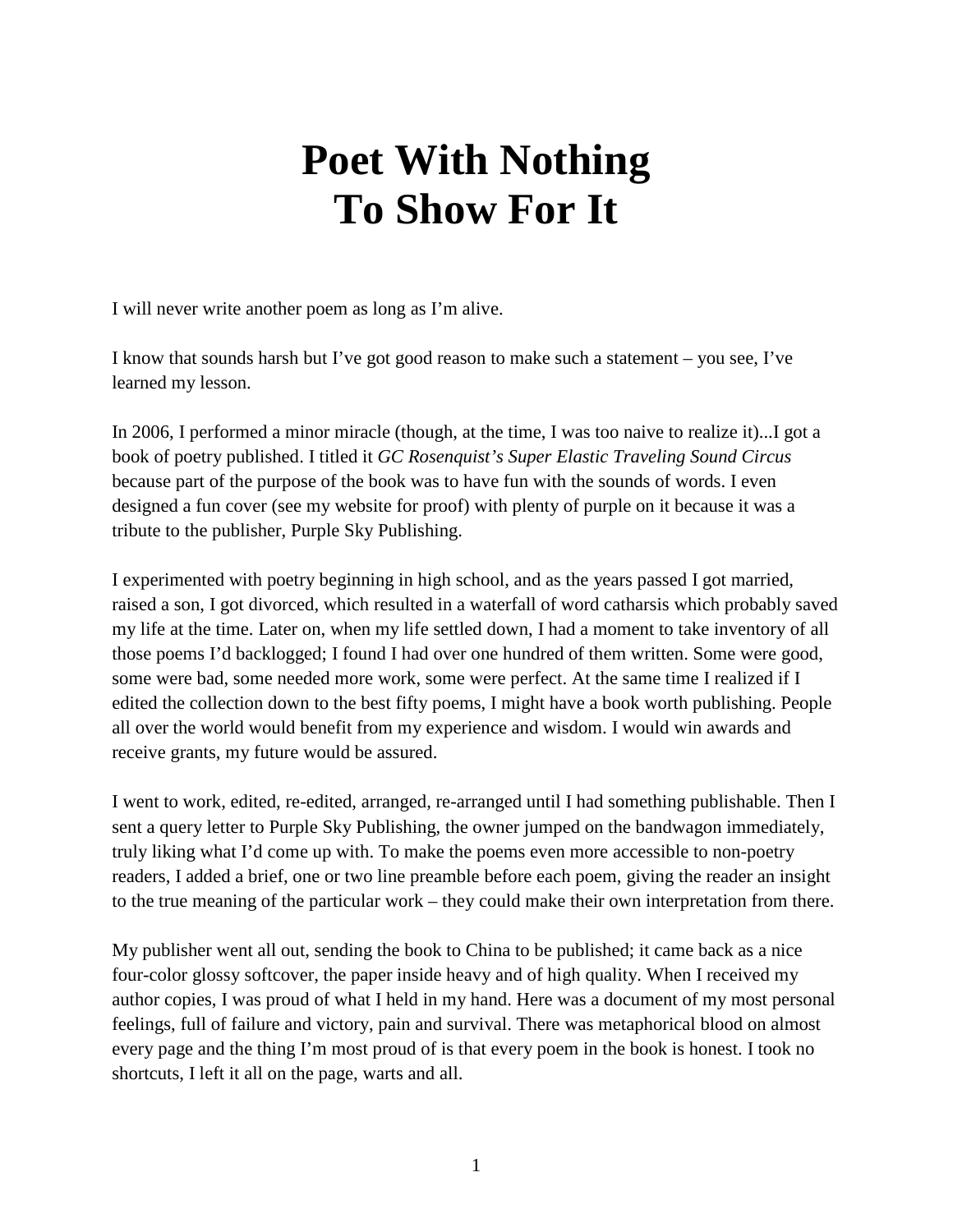Immediately, my publisher sent a bunch of copies out to reviewers and I was met with primarily positive reviews except for a Christian reviewer who made it the point of her article to show that I had misquoted the chapter and verse of a certain book from the Bible in one of my poems. It was a simple typing error. My bad. Oh, well, you can't please everyone, right?

So, I began my own marketing onslaught, hitting up my Facebook friends, advertising it on my website, making flyers, holding book signings.

That was when the weekly calls from my publisher started coming in. We weren't selling enough of the book to pay for its initial investment. I needed to step up my marketing plan. I approached coffee houses to see if they'd be willing to stock some copies of the books for sale – NO. I contacted local newspapers and magazines, see if they'd be interested in doing an interview feature – NO. I contacted an English professor at the College of Lake County to see if he could read it and help me stock it in the college's book store – I never heard from him.

I joined a handful of poetry groups, trying to get my name out there. I even entered a dozen or so poetry contests on my own dime because winning any kind of award is something a publisher can brag about on his end – I never even made runner-up. It seems that the same two or three poets win all the awards every year, no way I was going to crack through that barrier. But this part is what really disappointed me – there was practically no support from other poets in the genre. Sure, I could ask them about this type of poetry or using a particular word, but to promote another poet's book, well, I could just forget about that. The air was silent. I even subscribed to a monthly poetry newsletter concerning the Chicago area and in bold black letters, on the front page of the newsletter was a warning that poets should stop sending notices about their new collections being published, there just wasn't any room for such mish-mash. But there was plenty of room to talk about the creative eating habits of a certain poet's dog or a new poetry wing going up in whatever library. Maybe I'm out of line here, but shouldn't the primary purpose of a poetry newsletter be to expose the new work of new poets?

The calls from my publisher kept coming, I did what I could but I had hit a brick wall surrounded by razor wire and bordered by a mote of flaming, boiling oil. The fact of the matter is that *Sound Circus* was doomed from the beginning. I'd never attended any notable schools with an in-depth poetry program, so I hadn't made the right university connections. Essentially, I was dirt under their feet. I was an unknown who'd produced a good book of poetry. I had no right writing poems.

The last call my publisher made to me was to tell me he was closing down Purple Sky Publishing. It appeared that the cost of my book sent him out of business. It's a shame because the book is really, really good and was worth more attention than it received. To this day I feel